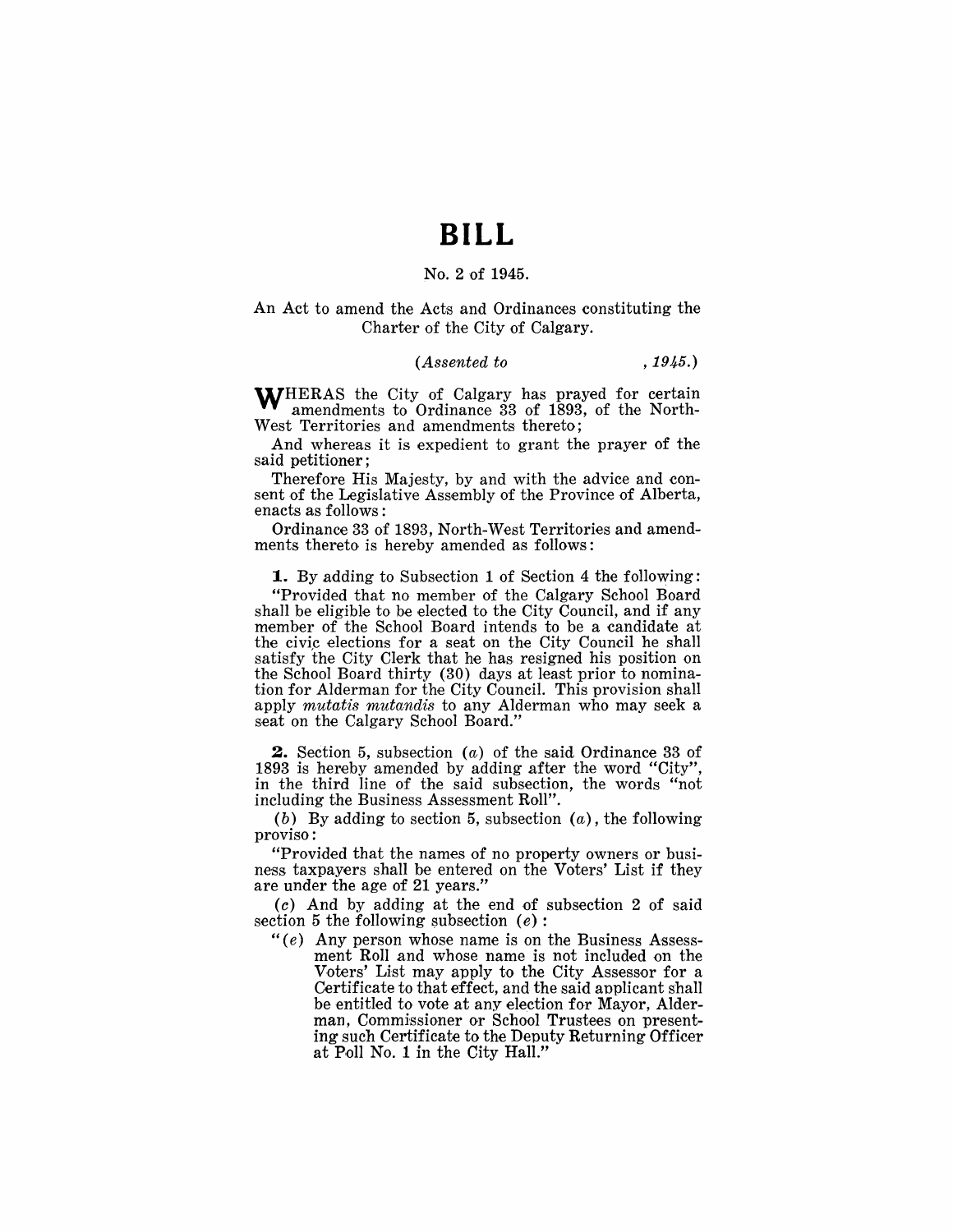3. By striking out subsection 10 (c) of section 9 and substituting therefor the following:

*"(c)* Provided that any Deputy Returning Officer, Poll Clerk, Special Constable, or other Election Officer appointed by the Returning Officer, actually employed as such upon the day of an Election, may, if qualified to vote at such Election, record his or her vote in the polling division in which he is so acting as Deputy Returning Officer, Poll Clerk, Special Constable, or other Election Officer appointed by the Returning Officer."

4. By adding after the word "determine", in the seventh line of Section 35, the following Subsection  $(b)$ :

" $(b)$  In case any land and the buildings or improvements thereon are owned by different persons, the buildings or improvements shall be assessed to the owner or occupier thereof and the land to the owner thereof."

5. By adding to Section 37 the following subsection  $37c$ :

" $37c$ : The City of Calgary shall have power by by-law or resolution to take all proceedings, make all expenditures and do all other things that may be necessary to implement the provisions of *The Veterans' Land Act* of the Dominion of Canada for the establishment of veterans on lands within the City of Calgary and for that purpose to make all necessary Agreements with the Dominion Government or the Provincial Government or any other person or corporation, and may acquire any land or real property, necessary therefor by purchase, gift, or otherwise, and by expropriation proceedings pursuant to the provisions of the City Charter regarding expropriation of land and real property. And the Council may provide for a tax assessment on any property established under the said Act for the use of veterans, within the City of Calgary, for a fixed annual tax on such land which fixed assessment or tax may be lower than that prevailing in the rest of the City, and such assessment or tax to apply during such period not exceeding fifteen (15) years as the Council may determine."

**S.** That section 47 be amended by adding thereto the following:

"And provided that in the case where any land and the buildings thereon are owned by different persons and assessed in that manner, the buildings so assessed shall for the purposes of collection of taxes be deemed to be chattels. whether affixed to the land or not."

**7.** That section 90, subsection (2), be amended by adding thereto the following subsection  $(g)$ :

" $(q)$  The City Clerk may strike from the Voters' List the names of any persons who appear to be deceased by obituary notices in the public press, or from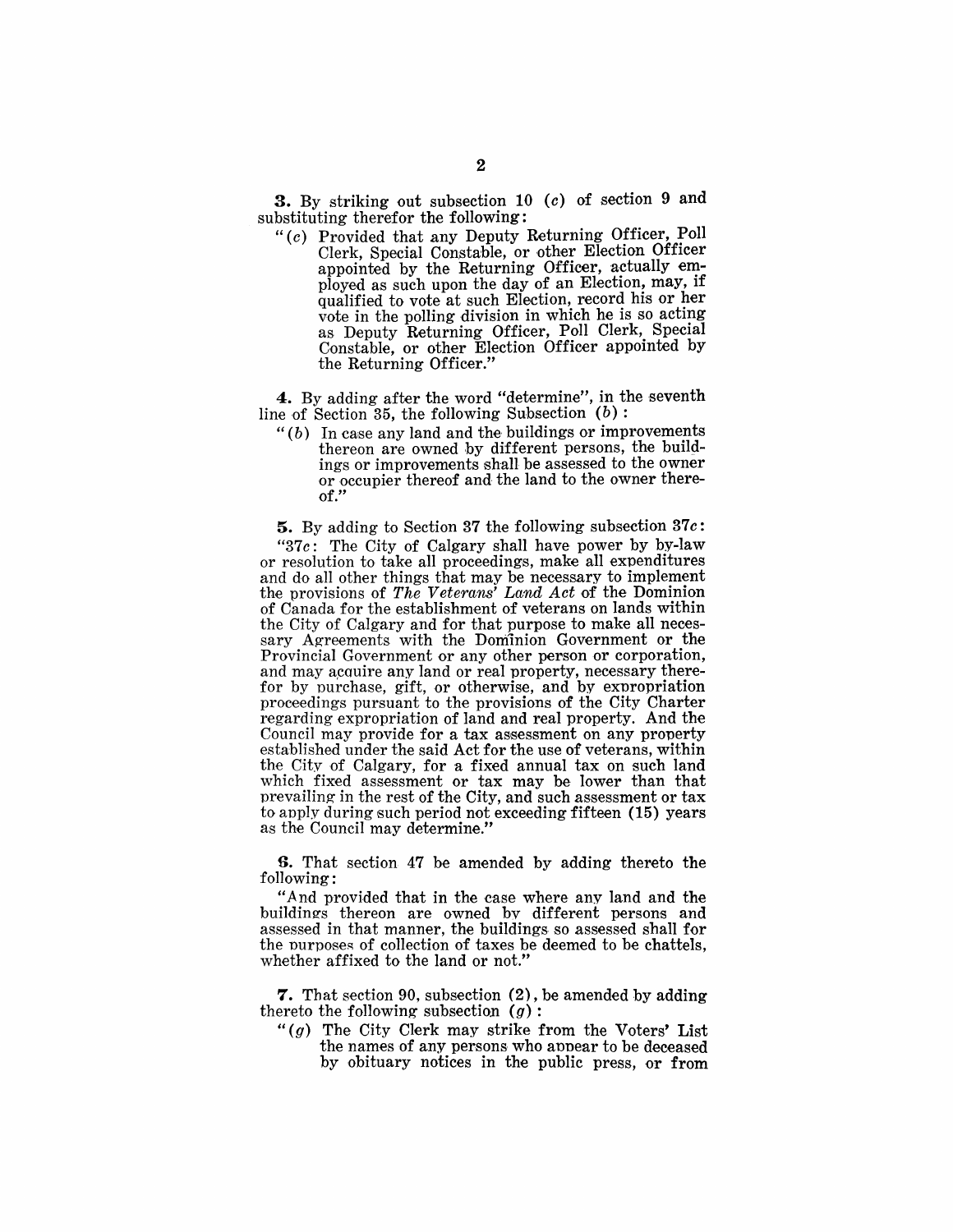information derived from the Registrar of Vital Statistics, or from such other reliable information as he may decide."

8. That subsection *<f)* of section 94 be struck out and the following substituted therefor:

 $f(f)$  When the name of any person has been registered as duly qualified to vote as an adult British subject of the City of Calgary for the required period, such name shall be placed on the Voters' List of the said City for the year in which such registration was made, and shall remain therein until such time as it may be removed under the provisions of the Calgary City Charter."

**9.** Subsections (j) and  $(k)$  of section 94 are hereby repealed.

10. Section 117 of the said Ordinance is hereby amended by adding thereto the following subsection 86 (b):

"86 (b) Notwithstanding anything contained in this Ordinance and amendments thereto, or in any By-law of the City of Calgary, or in *The Early Closing Act,* or in *The Hours of Work Act, or in The Industrial Relations Act, the* Council may by By-law require that Garages and Gasoline Service Stations shall be and remain closed for the service of customers' for such hours during the twenty-four hours of the day as the Council may determine. And the said Bylaw may provide for the enforcement of its provisions and for penalties for infraction thereof, and such other provisions as the said Council may determine to effectually carry out the provisions of the said By-law.

"Provided that there shall be filed with the City on any application for exercise of the power hereby conferred on the Council a Petition or Petitions praying for such amendment, containing the signatures of at least two-thirds of the owners, lessees or occupants of the Garages, or Service Stations, and also two-thirds of the employees of the said Garages, or Service Stations. Each signature to the said Petition shall be duly verified by the Statutory Declaration of- an attesting witness thereto, and the decision of the Council as to whether the Petition or Petitions are properly or sufficiently signed shall be conclusive."

#### 11. By adding to section 166 the following:

"For the purposes of this Section the amount of the Debenture debt of the City at any time outstanding in respect of Public Utilities of the City shall be deemed to be the aggregate amount of Debenture debt contracted for such purposes from time to time, less the aggregate of the amounts applied from time to time as shown by the records of the City out of revenues from such Public Utilities in payment of the principal of any Debentures issued by the City; and the amount of the Debenture debt of the City at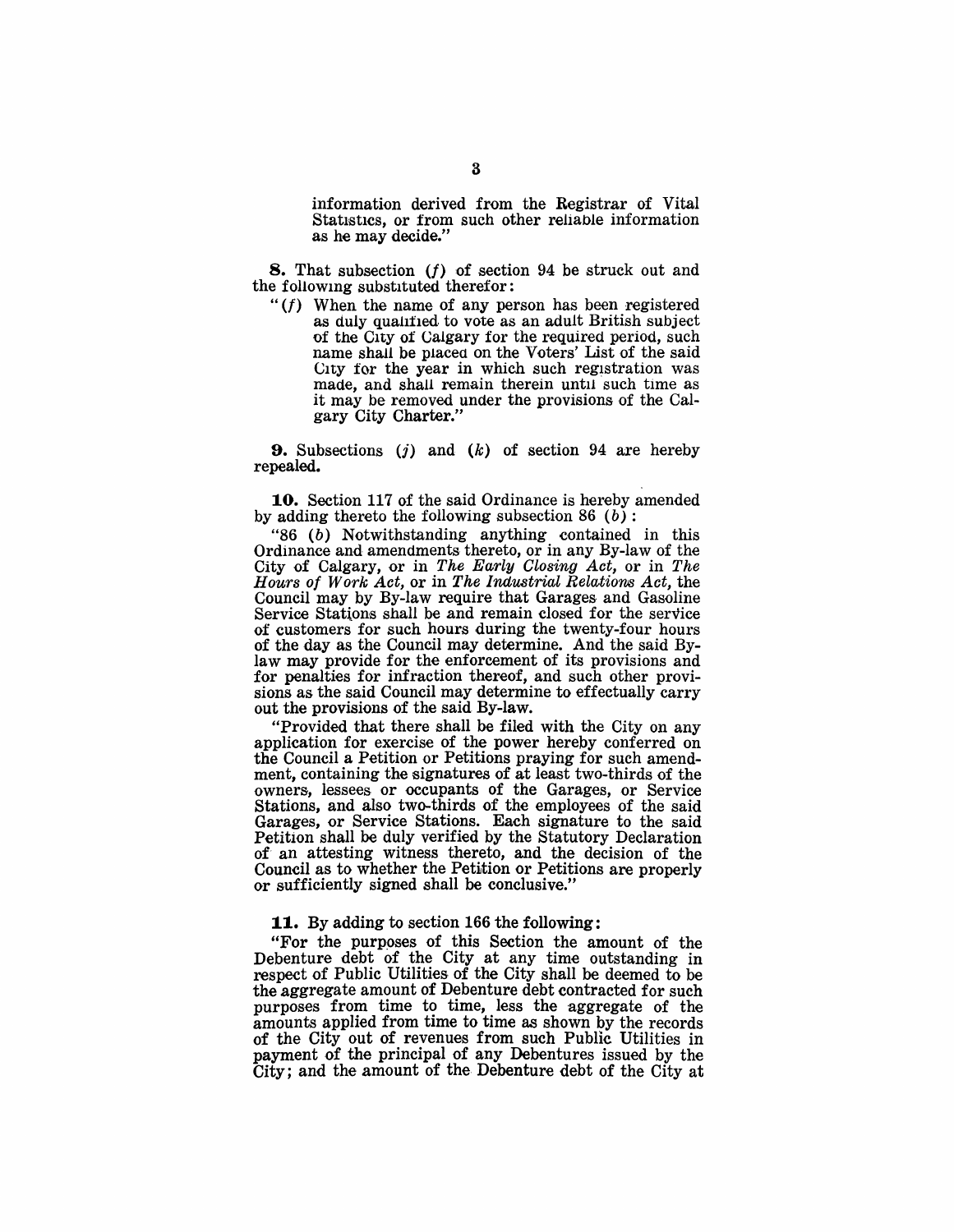any time outstanding in respect of Local Improvements, other than the City's share thereof, shall be the aggregate amount of the Debenture debt created for Local Improvements less the City's share thereof and less the aggregate of the amounts applied from time to time, as shown by the records of the City, out of the proceeds of special frontage assessments levied for such Local Improvements, in payment of the principal of any Debentures issued by the City."

**12.** By adding to section *290b* the following clause:

"The City Clerk or his Deputy shall, in addition to the Affidavit in this paragraph referred to, require from such applicant any other proof of the identity of the said applicant that he may consider necessary."

**13.** By adding thereto the following section 344:

"344. Any by-law passed by the Council in the exercise of any of the powers conferred by and in accordance with this Act and in good faith shall not be open to question or be quashed, set aside, or declared invalid, either wholly or partly, on account of the unreasonableness or supposed unreasonableness of its provisions or any of them."

14. This Act shall come into force on the day on which it is assented to.